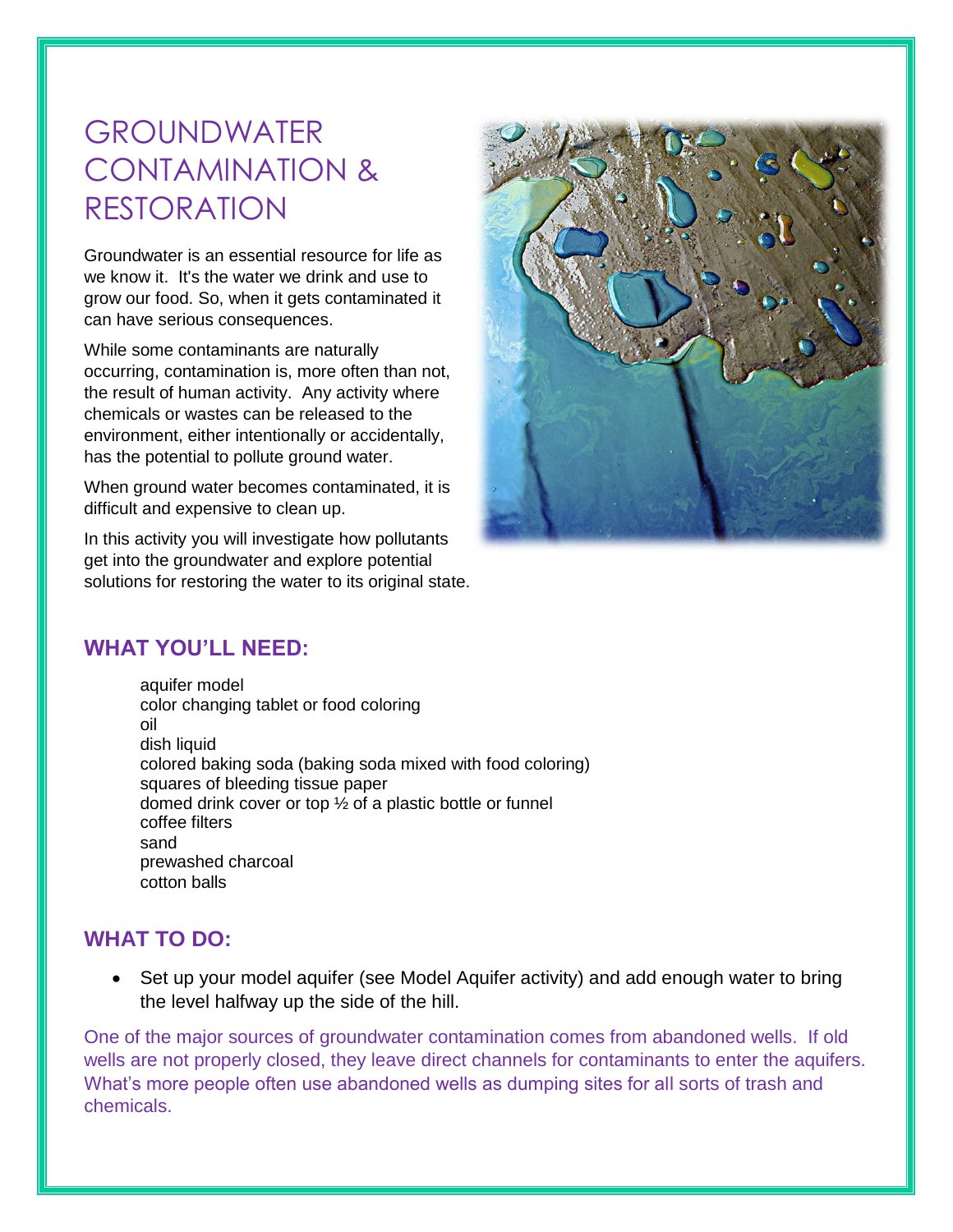#### Let's simulate that on our model.

- Remove the pump from your well casing.
- Break up a color changing tablet into smaller pieces and drop them down the well casing. Option: You can use a few drops of liquid food coloring instead.

Now, let's add a few more of the contaminants that people often add to the environment.

- Sprinkle a teaspoon or so of the colored baking soda over several sections of the land area of your model to simulate spreading fertilizer and pesticides across fields and yards.
- Place about 10 drops of oil across the area to simulate the oil, fuel residues, solvents and other chemicals that drip off onto streets, parking lots and fields from cars and farm and industrial machinery.
- Next, add 10 drops of dish liquid to simulate industrial and cleaning wastes.
- Lastly tear up two squares of bleeding tissue paper and scatter across the entire model to simulate discarded household chemicals and trash.

## Notice any changes in either your ground or surface water?

• Pour a cup of water across the surface of your model, to simulate a heavy thunderstorm. Observe what happens and record your observations.

Drinking contaminated groundwater can have serious health effects on both people and wildlife. Diseases such as hepatitis and dysentery can be caused by contamination from leaking septic tanks. Poisoning may be caused by toxins that have leached into groundwater supplies.

Once groundwater sources become contaminated, clean-up is often difficult and expensive. Cleanup strategies often require pumping the water from the soil, treating it to remove the contaminants, and then pumping it back into the ground. Sometimes people attempt to contain the pollution, using a combination of biological, chemical and physical processes to treat the water while it is still in the ground. If the polluted aquifer water can't be effective treated, the users will be forced to find a new source of water.

For this activity, you are going to take on the roles of water resource and hydraulic engineers.

**Your task is to design and create a device and treatment process to clean up the groundwater in your aquifer model and restore it back to its original condition.**

## You may want to start by testing the effectiveness of the material you have on hand.

Use your dome lid as a funnel and a cup as a collection reservoir.